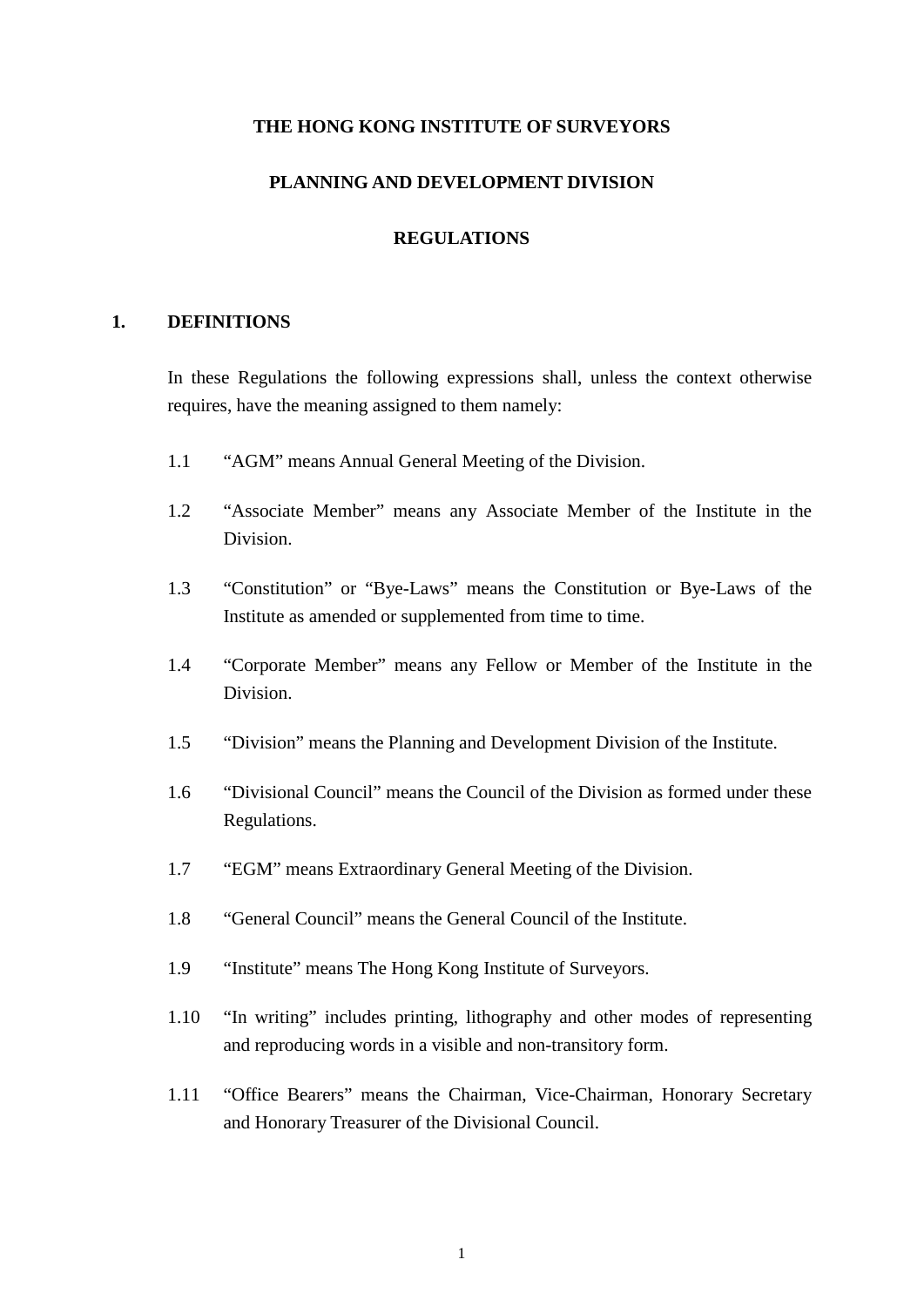## **2. VALIDITY**

Any or all of these Regulations shall be invalid without the approval in writing of the General Council or if any or all of them contravene any provisions of the Constitution or Bye-Laws from time to time in force.

### **3. DIVISIONAL COUNCIL**

The direction and management of the affairs of the Division shall be vested in a Divisional Council consisting of Corporate Members and Associate Members.

### **4. COMPOSITION OF DIVISIONAL COUNCIL**

- 4.1 The Divisional Council shall be composed of the following members:
	- (a) not more than 15 elected Corporate Members;
	- (b) not more than two elected Associate Members;
	- (c) one representative from the Young Surveyors Group; and
	- (d) the immediate past Chairman as ex-officio.
- 4.2 The Divisional Council shall elect among the elected Corporate Members the following Office Bearers:
	- (a) a Chairman;
	- (b) not more than three Vice-Chairman;
	- (c) an Honorary Secretary; and
	- (d) an Honorary Treasurer.
- 4.3 Only Corporate Members shall be eligible to be Office Bearers. Both the Chairman and Vice-Chairman shall be Fellows of the Institute.
- 4.4 Members of Divisional Council will hold office for two years but shall be eligible for re-election.
- 4.5 The Divisional Council may co-opt any Corporate Member or Associate Member to serve on the Divisional Council.
- 4.6 If through any cause an Office Bearer is unable to carry out his or her duties, the Divisional Council shall elect from its own members a successor for the unexpired term of office of the Office Bearer.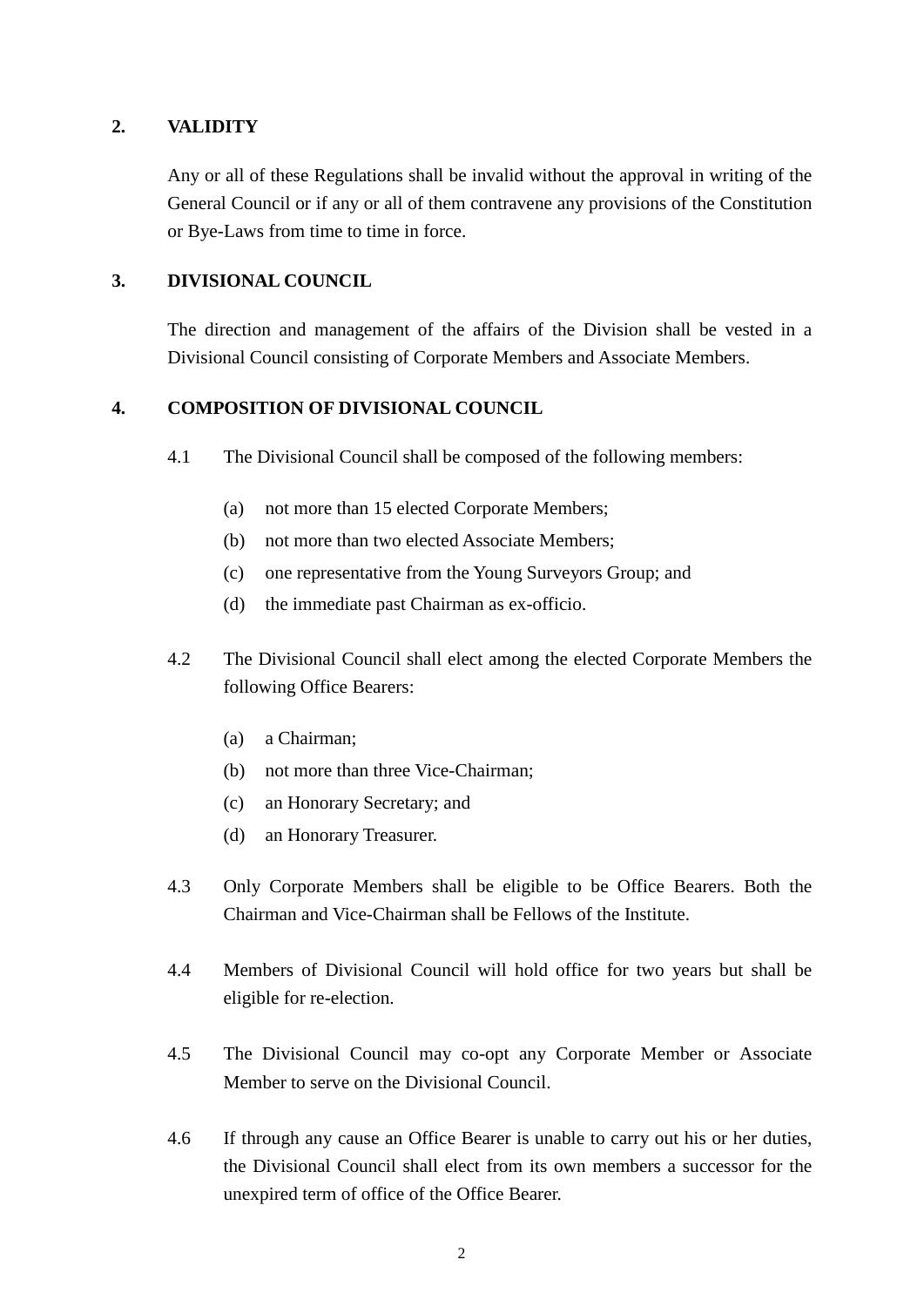## **5. FORMATION OF DIVISIONAL COUNCIL**

- 5.1 Save its ex-officio, the representative from the Young Surveyors Group and co-opted members, the Divisional Council shall be formed by election in an AGM or EGM specially convened to include such election.
- 5.2 The representative from the Young Surveyors Group shall be nominated by the Young Surveyors Group and approved by the Divisional Council.

## **6. ANNUAL GENERAL MEETING**

- 6.1 The AGM shall be held on the day not less than 14 days before the day on which the Annual General Meeting of the Institute is to be held.
- 6.2 The business of the AGM shall include:
	- (a) Adoption of the minutes of the previous AGM.
	- (b) Presentation of the report of the Chairman for the year, and adoption of the Report by a proposer and a seconder.
	- (c) Presentation of the report of the Honorary Treasurer and divisional account for the year, and adoption of the same by a proposer and seconder.
	- (d) Election of members of the Divisional Council for the ensuing year.
	- (e) Such other matters:
		- (i) as the Divisional Council shall determine and given in the agenda for the meeting; or
		- (ii) of which due notice has been given to the Divisional Council and given in the agenda for the meeting; or
		- (iii) as may be brought forward by the Divisional Council or any Corporate Member with the consent of the meeting.

# **7. EXTRAORDINARY GENERAL MEETING**

- 7.1 The Divisional Council may convene an EGM whenever it thinks fit.
- 7.2 The Divisional Council shall also upon a requisition in writing signed by 30% or more of the Corporate Members convene an EGM and shall take steps to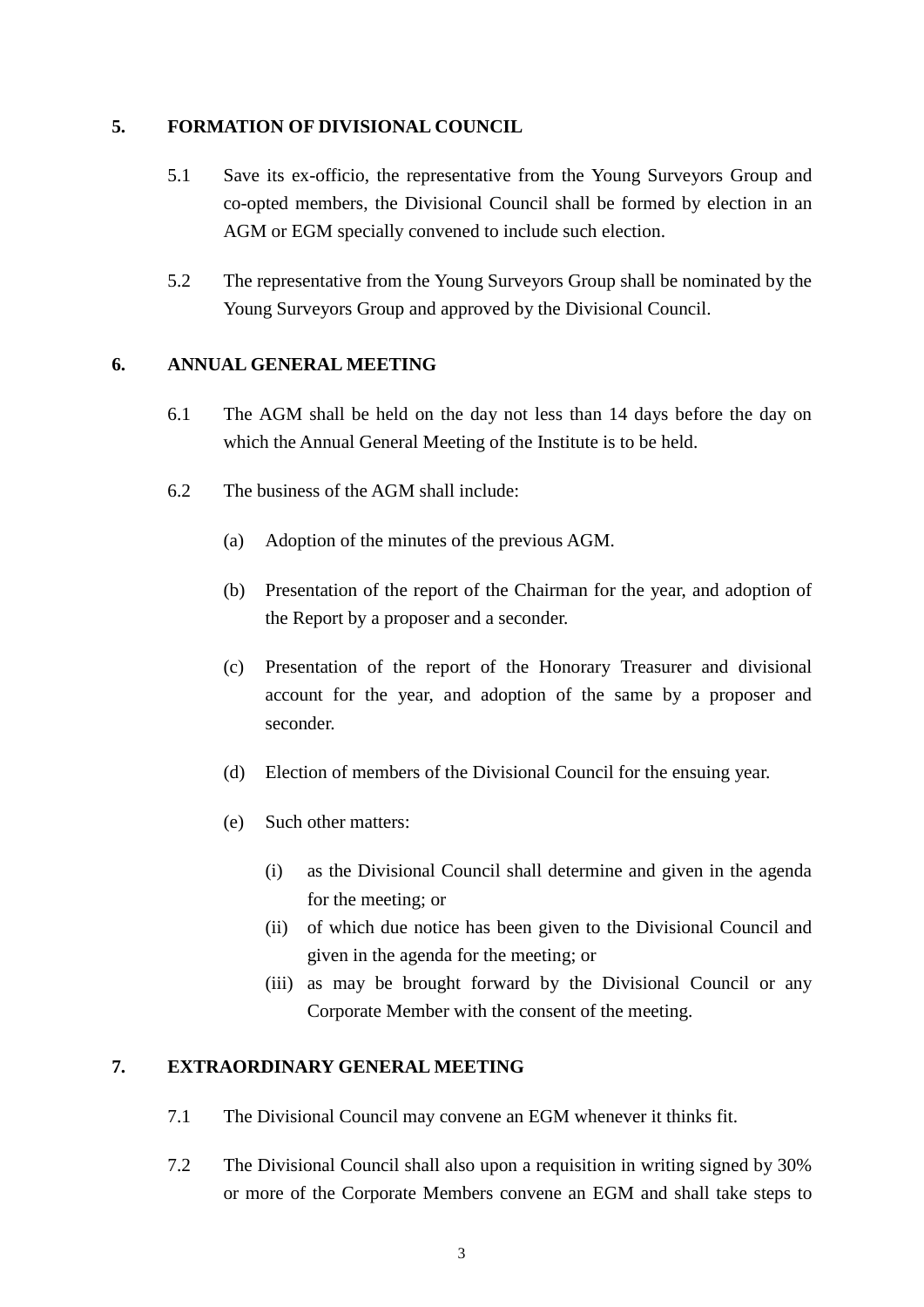this end within 21 days of the Honorary Secretary receiving the requisition. The requisition shall clearly set out the object of the proposed EGM. If the Divisional Council fails to take the necessary action within the prescribed time, the requisitionists or any 30% of the Corporate Members may themselves convene an EGM and for this purpose shall have access to such records of the Division as will enable them to convene the EGM.

7.3 The business of an EGM shall be strictly confined to the matters set out in the notice of the EGM.

## **8. NOTICE, QUORUM AND VOTING**

- 8.1 The Divisional Council shall, not less than 14 days before the day on which the AGM or EGM is to be held, send to all Corporate Members and Associate Members a notice which shall include:
	- (a) the agenda for the meeting;
	- (b) the place, date and time of the meeting;
	- (c) full details of any special resolutions; and
	- (d) voting and proxy forms where these are required for the purpose of the meeting.
- 8.2 No business shall be transacted at any AGM or EGM unless a quorum is present when the meeting proceeds to business. The AGM or EGM shall be attended by not less than 20% of the members of the Division, or ten members, whichever is the less. If within half an hour after the time appointed for holding an AGM or EGM (including any resumed meeting after an adjournment) a quorum is not present at the meeting, it shall stand adjourned to the same day in the next month at the same time and place or at such other place as the Divisional Council may determine.
- 8.3 The Chairman, or failing him/her, the Vice-Chairman, shall preside as Chairman at every AGM and EGM but if neither the Chairman nor Vice-Chairman is present within thirty minutes after the time appointed for holding the AGM or EGM, those Corporate Members present may choose one other member of the Divisional Council as Chairman, or if no such member is present or if none of the members of the Divisional Council present agrees to take the chair they shall choose one Corporate Member from among themselves to preside.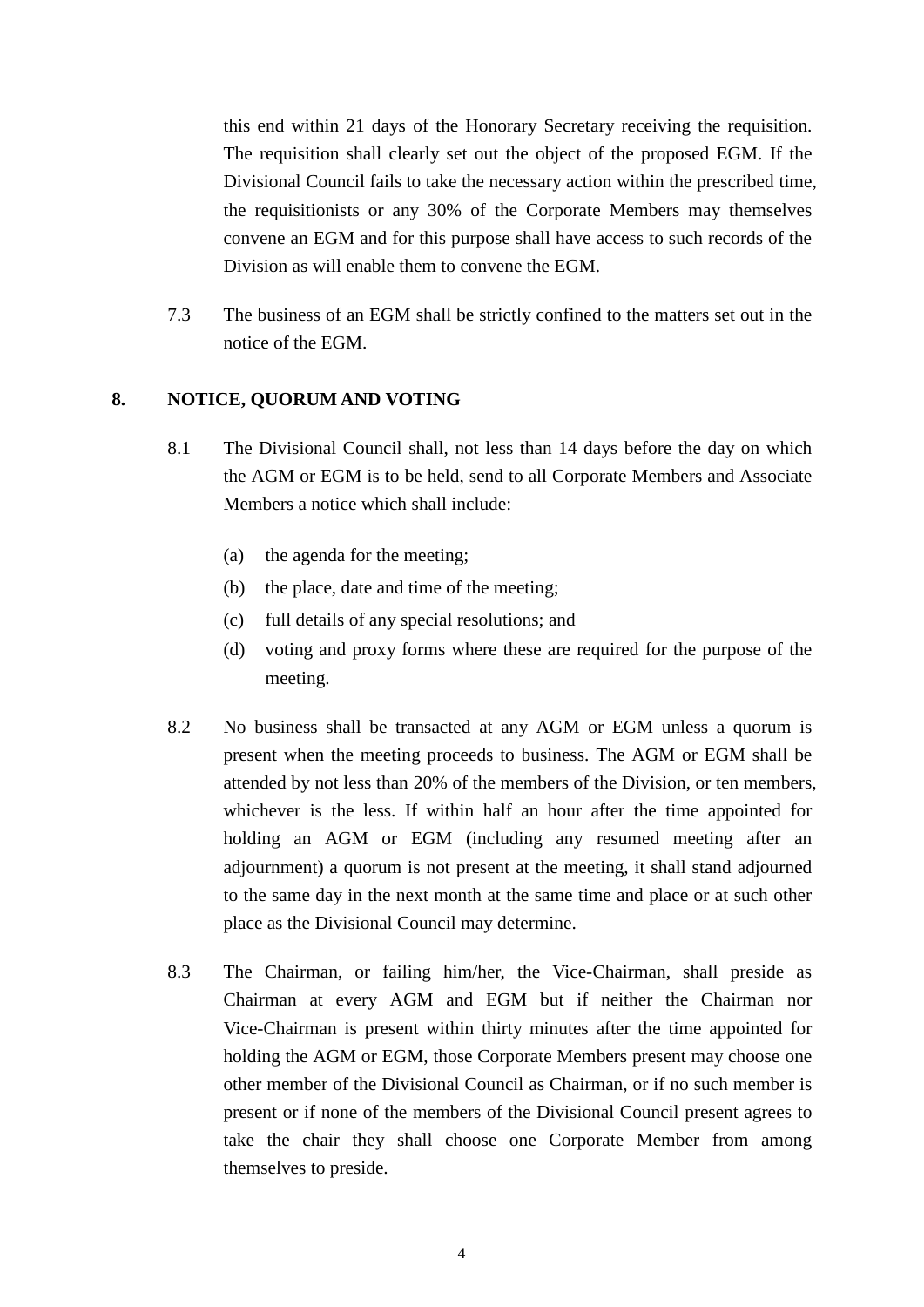- 8.4 At any AGM or EGM, a resolution put to the vote of the meeting shall be decided on a show of hands, unless a poll is before or upon the declaration of the result of the show of hands by the Chairman of the meeting, or by a Corporate Member present in person and holding proxy representing one-tenth of the total voting rights of all the Corporate Members having the right to vote at the meeting, and unless a poll is so demanded a declaration by the Chairman of the meeting that a resolution has been carried unanimously or by a particular majority or lost or not carried by a particular majority and an entry to the effect in the minutes book of the Division shall be conclusive evidence of the fact without proof of the number of proportion of the votes recorded in favour of or against that resolution.
- 8.5 If a poll is demanded in the manner as aforesaid it shall be taken at such time and place and in such manner as the Chairman of the meeting shall direct and the result of the poll shall be deemed to be the resolution of the meeting at which the poll was demanded.
- 8.6 In the case of an equality of votes, whether on a show of hands or a poll, the Chairman of the meeting shall be entitled to a second or casting vote.
- 8.7 Any Corporate Member present at the meeting other than the one presenting the reports or accounts for adoption shall have the right to be a proposer or seconder.
- 8.8 Each Corporate Member shall have one vote which may be given either personally or by proxy.
- 8.9 The appointment of a proxy shall be made in the proxy form prescribed by the Divisional Council and signed under the hand of the appointer.
- 8.10 The signed proxy form shall be deposited with the Honorary Secretary of the Divisional Council not less than 48 hours before the time appointed for holding the meeting which the person named in the proxy form is to attend or, in the case of a poll, not less than twenty-four hours before the time appointed for the taking of the poll, in the case of election of council members, not less than three days before the date of the election, otherwise the proxy form shall not be valid. A proxy form shall not in any event be valid after the expiration of two months or after the adjournment of a meeting.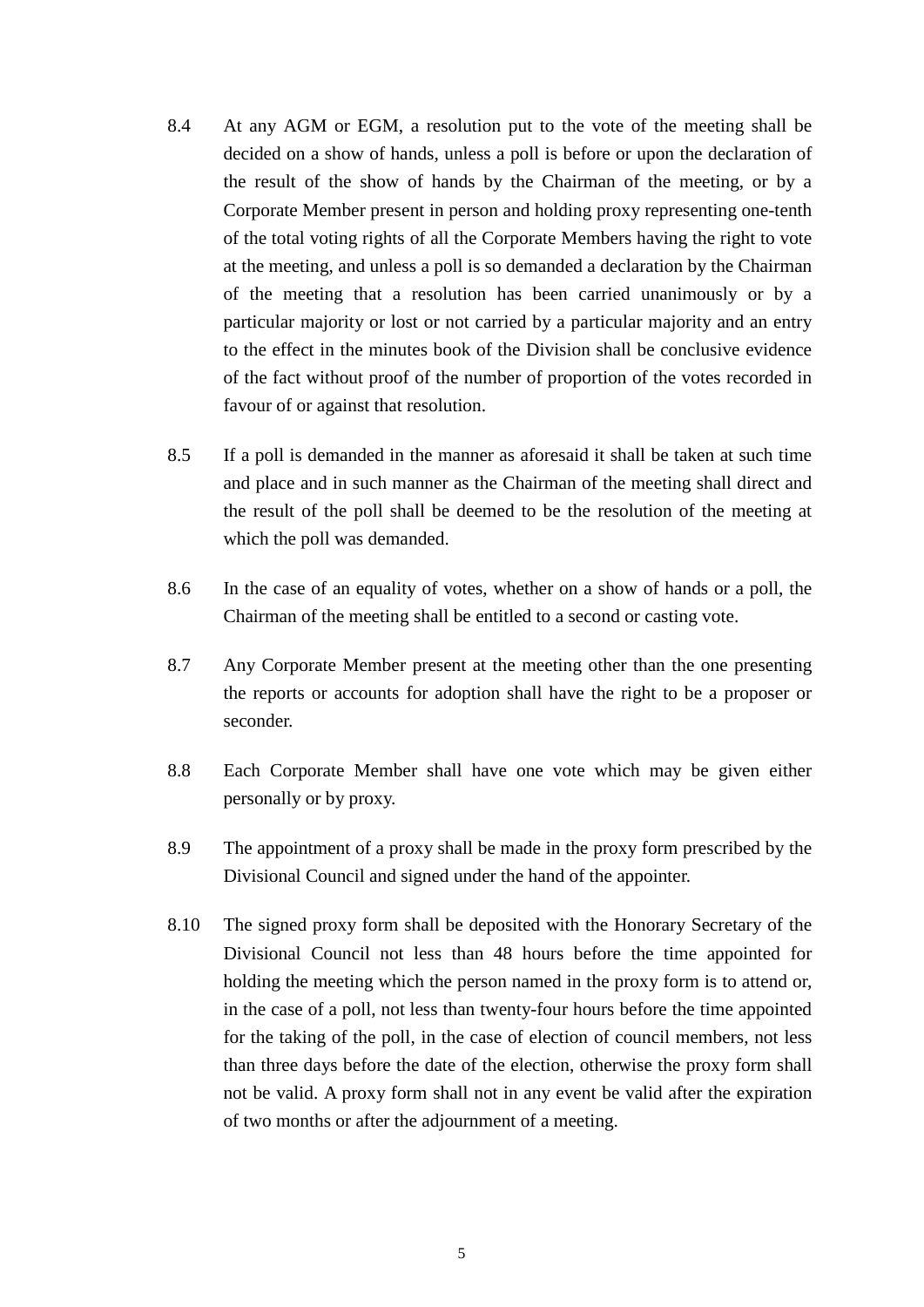### **9. METHOD OF ELECTION**

The method of election of members of the Divisional Council shall be as follows:

9.1 Nominations shall be made in writing to the Honorary Secretary of the Divisional Council in such form as the Divisional Council may prescribe.

Each nomination shall bear the signatures of the proposer and seconder both of whom shall be Corporate Members, together with the signature of the nominee who shall either be a Corporate Member or an Associate Member signifying his/her willingness to serve if elected.

- 9.2 The nomination form shall be sent by the Honorary Secretary of the Divisional Council to each Corporate Member and Associate Member not less than 28 days before the day on which the election is to be held.
- 9.3 All nomination forms shall be submitted to the Honorary Secretary not less than 14 days before the day on which the election is to be held.
- 9.4 Whenever the number of nominations exceeds the number of seats provided, taking of the seats shall be decided by election. In such cases, all Corporate Members and Associate Members shall be informed of the names of those standing for election together with the names of the proposers and seconders not less than seven days before the day on which the election is to be held.
- 9.5 Election shall be made by ballot in such balloting form as the Divisional Council may prescribe. Members of the Divisional Council shall be elected by the Corporate Members present in person at the AGM or EGM.
- 9.6 In event of an equality of votes, the Chairman of the AGM or EGM holding the election shall be entitled to a second or casting vote.
- 9.7 Two scrutineers for the ballot shall be proposed, seconded and elected by show of hands at the AGM or EGM from the floor. They shall not be members of the Divisional Council or candidates for election, and their duties shall be:
	- (a) to determine from the balloting lists the number of votes cast for each candidate for election;
	- (b) to take such measures as they deem necessary to prevent the identification of the voters; and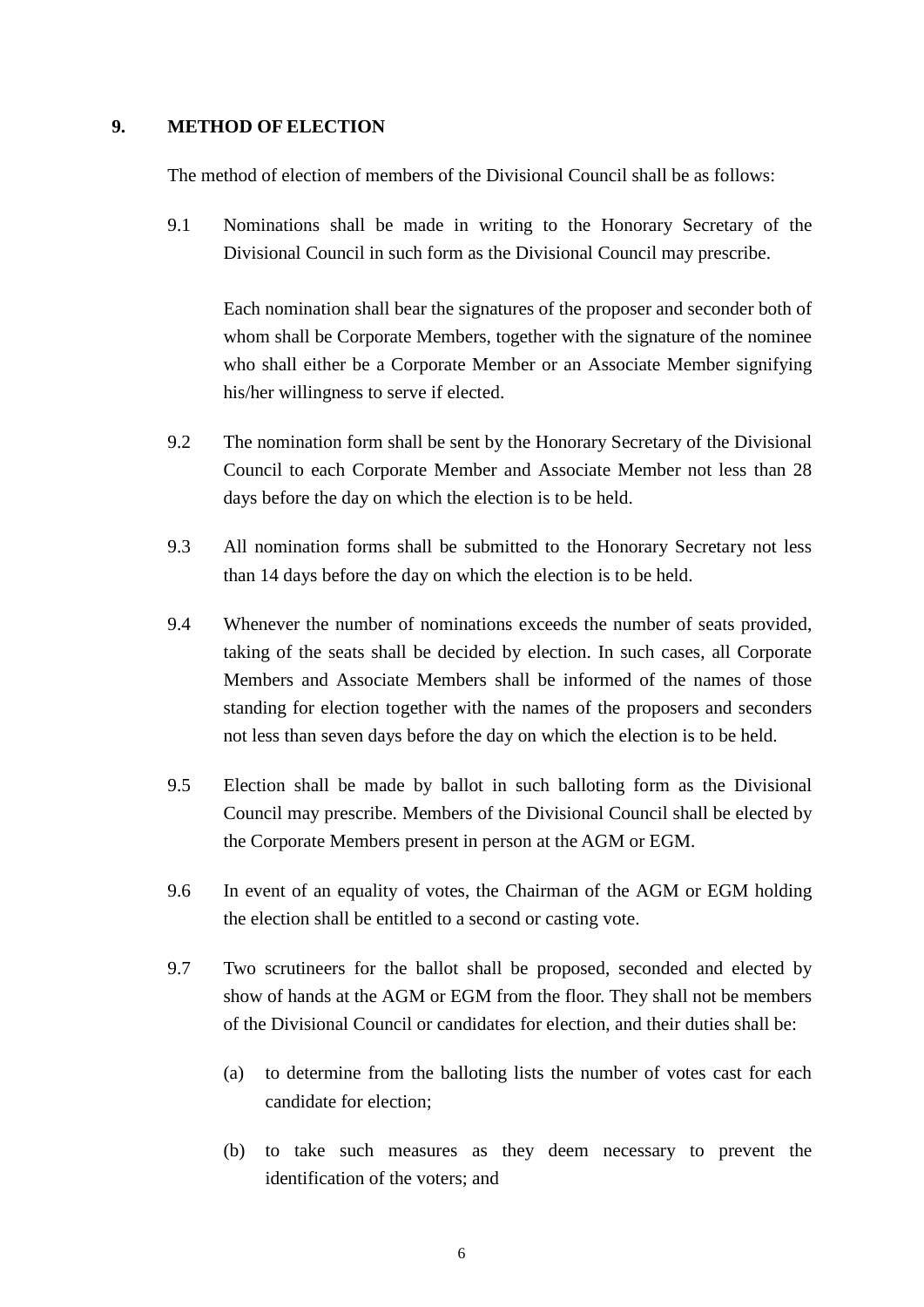- (c) to report to the AGM or EGM the names of those duly elected.
- 9.8 Where the number of nomination or nominations does not exceed the number of seat or seats provided, the nominees shall be deemed to have been elected, and his/her or their names reported accordingly to the AGM or EGM.
- 9.9 The retiring Divisional Council shall hold office until the conclusion of the AGM or EGM at which a new Divisional Council is formed or until such time as a new Divisional Council can be formed.
- 9.10 The Office Bearers shall be elected by Members of the Divisional Council present at the first meeting of the Divisional Council. For the avoidance of doubt, ex-officio member, representative of the Young Surveyors Group and Associate Members shall not be eligible to stand for election of Office Bearers but shall have the right to elect Office Bearers. The Divisional Council may elect not more than three Vice-Chairman if considered appropriate.

### **10. DUTIES OF OFFICE BEARERS**

- 10.1 The Chairman shall:
	- (a) represent the Planning & Development Division and guide the affairs of the Division in accordance with the Constitution and Bye-Laws of the Hong Kong Institute of Surveyors, Planning & Development Division Regulations and any regulations made by the General Council and Planning & Development Divisional Council;
	- (b) take the chair by right at all meetings of the Division and of the Divisional Council; and
	- (c) prepare a report for the year for the AGM.
- 10.2 The Vice-Chairman shall:
	- (a) deputise in the absence of the Chairman;
	- (b) assist the Chairman in the discharge of his/her duties; and
	- (c) prepare the divisional report for each meeting of the General Council.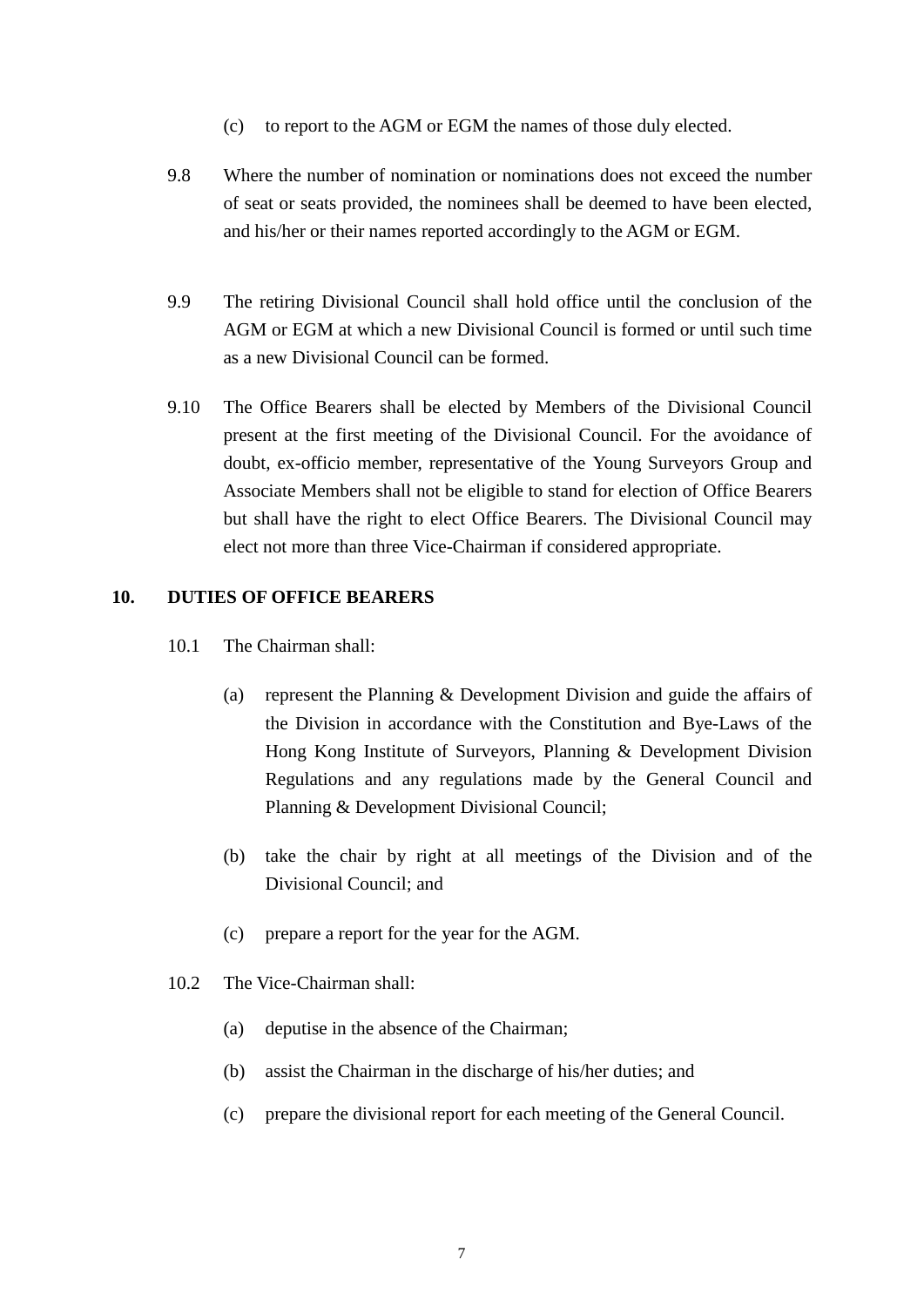- 10.3 The Honorary Secretary shall:
	- (a) conduct the ordinary business of the Divisional Council in accordance with the Constitution and Bye-Laws of the Hong Kong Institute of Surveyors, Planning & Development Division Regulations and any regulations made by the General Council and Planning & Development Divisional Council;
	- (b) keep an accurate record of the proceedings of the Divisional Council;
	- (c) keep the Members' Register of the Planning & Development Division;
	- (d) conduct the correspondence of the Divisional Council;
	- (e) give notices of all meetings of the Divisional Council, AGM and EGM of the Division; and
	- (f) carry out duties as provided for in these Regulations.
- 10.4 The Honorary Treasurer shall direct the receipt of funds due for the Division and the preparation of accounts of expenditure and present all the accounts of expenditure of the Division to the General Council for inspection and approval.
- 10.5 The Divisional Council may from time to time create additional offices and dictate the duties of the Office Bearers.

### **11. DUTIES OF DIVISIONAL COUNCIL**

- 11.1 The Council shall have the management and direction of the affairs of the Division and shall do all such acts as appear to be necessary or desirable for the purpose of carrying into effect the objects of the Institute so far as they relate to the Division subject to the provisions of the Constitution and Bye-Laws and any regulations made by the General Council and Divisional Council.
- 11.2 The Divisional Council shall be directly responsible to the Corporate Members and Associate Members for the duties as follows:
	- (a) nominating representatives of the Division to hold offices of the General Council;
	- (b) carrying out duties assigned by the General Council;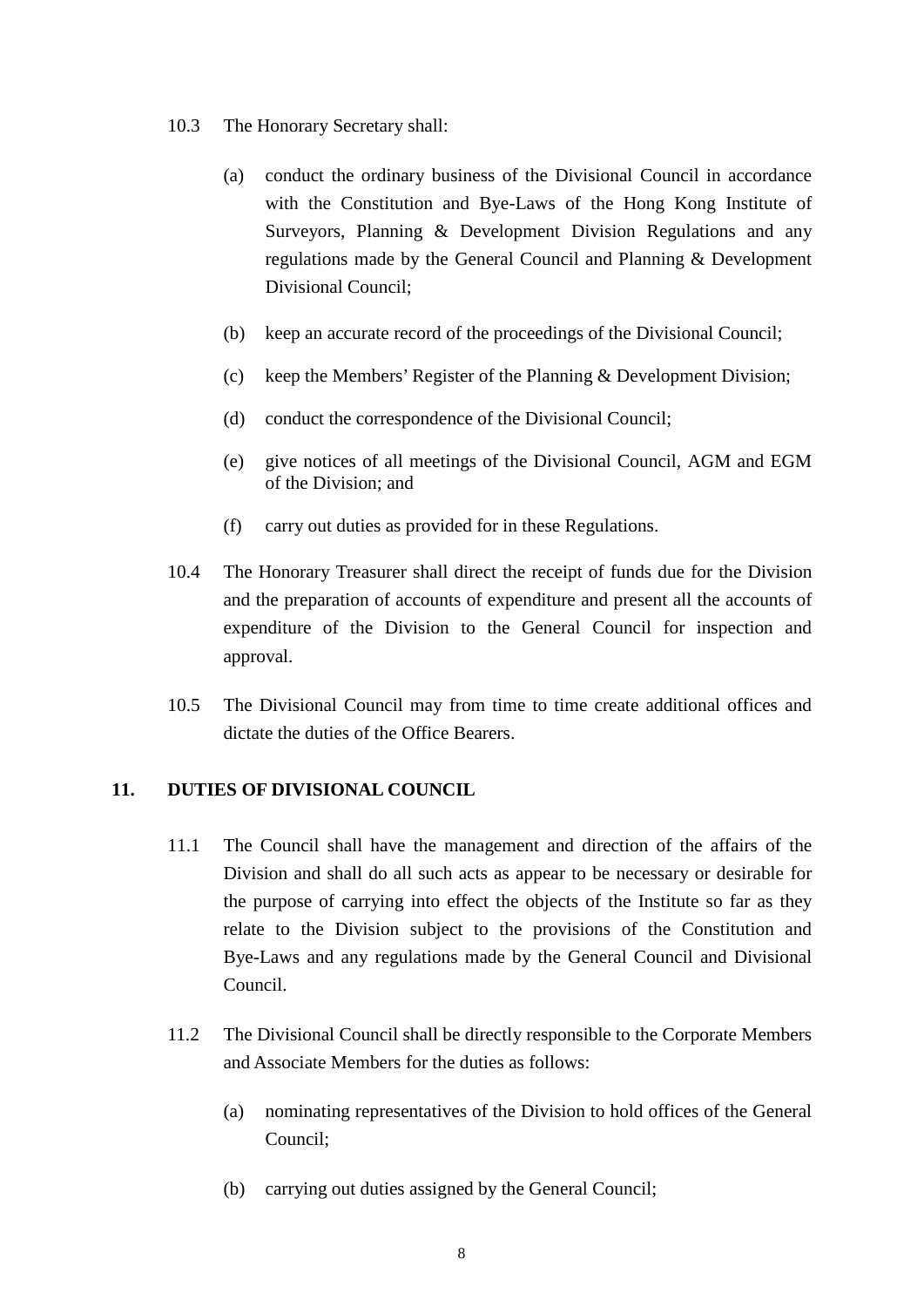- (c) organizing and co-ordinating all functions of the Division;
- (d) ensuring that adequate meetings of general interest are held within the Division;
- (e) appointing such committees and sub-committees as may be considered desirable to examine and report on special questions including obtaining and considering reports from them;
- (f) approving all financial matters affecting the Division and keeping accounts of the Divisional Council; and
- (g) carrying out duties as provided for in these Regulations.
- 11.3 The Divisional Council shall investigate any alleged or apparent irregularity or unconstitutional act of any Office Bearer coming within its knowledge and if it thinks fit shall call upon that Office Bearer for an explanation thereof. If the explanation be deemed insufficient the Council shall enquire further into the matter and if satisfied that a breach has been committed it shall notify the offending Office Bearer to the effect and require compliance with the Constitution and these Regulations. Should any Office Bearer disregard such instructions, the Divisional Council may forthwith remove from office such Office Bearer and appoint another Office Bearer to carry out the duties for the unexpired term of office.

### **12. MEETING OF DIVISIONAL COUNCIL**

- 12.1 The Divisional Council shall meet as often as the business of the Division may require but not less than four times in each calendar year.
- 12.2 The quorum for meetings of the Divisional Council shall be 30% of council members present in person, including either the Chairman or Vice-Chairman.
- 12.3 Meetings shall be chaired by the Chairman or in his or her absence the Vice-Chairman.
- 12.4 Matters arising at meetings of the Divisional Council shall be decided by a simple majority, the Chairman having a second or casting vote in the case of any equality of votes. For the avoidance of doubt, the co-opted members shall not have the right to vote in the meeting.